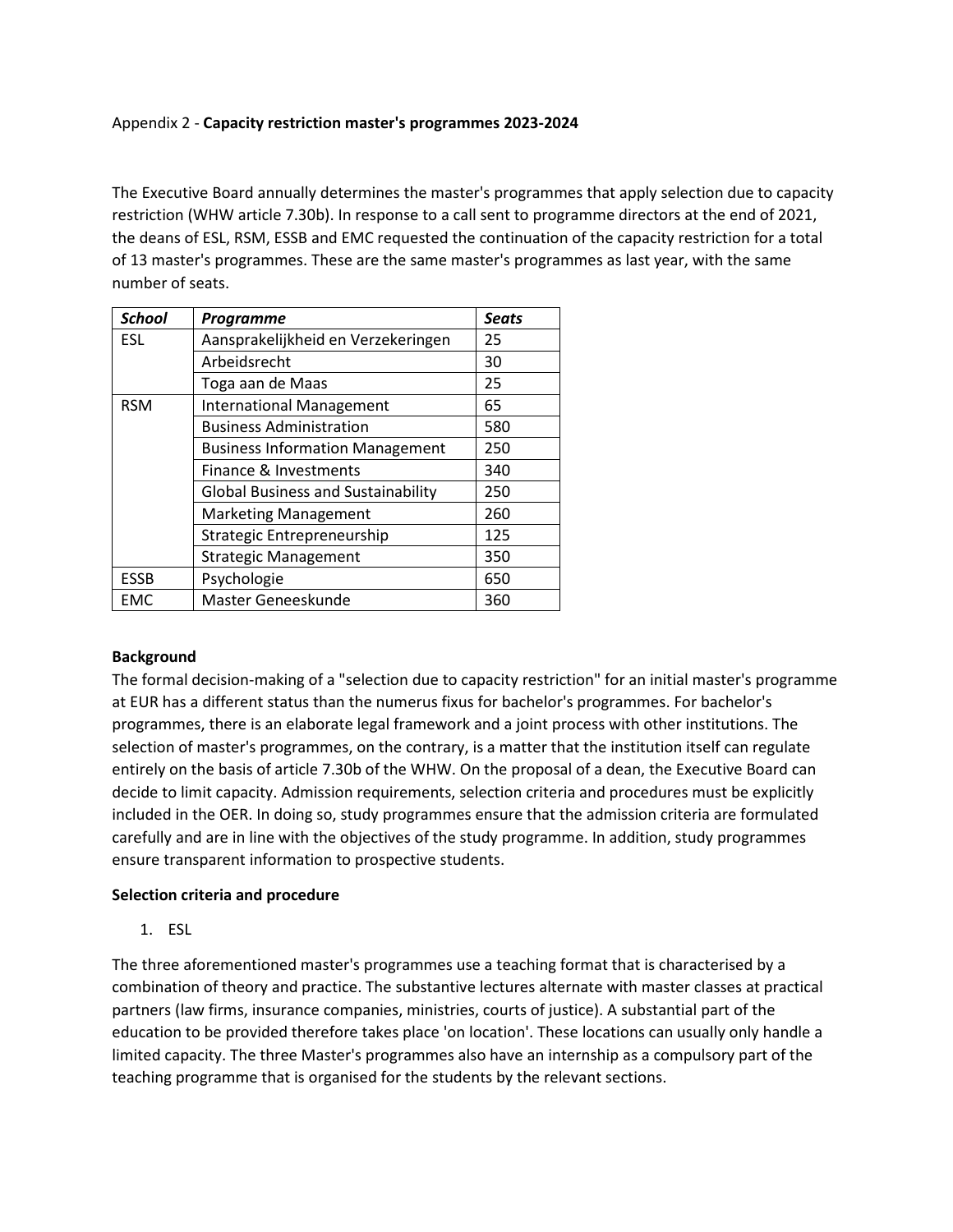Because of this educational set-up, a maximum number of students is selected. On the one hand, from a practical point of view: all students must be offered an internship, but also from a didactic point of view, a maximum number of students applies: the Master's programmes are intensive, both the students and the programme benefit from testing the students' capacities beforehand. Finally, the three programmes are specialised master's programmes. The specialism also imposes a limitation as to the connection with the professional field.

*Selection criteria Aansprakelijkheid en Verzekeringen, Arbeidsrecht en Toga aan de Maas*

- 1. The ability to understand, analyse and critically assess a legal text;
- 2. The ability to give (legally) sound answers to questions in the form of an oral and written argument and to take up a substantiated position in a debate;
- 3. Above-average results for the private law bachelor's subjects;
- 4. Content of CV, and;
- 5. Motivation for the programme.

# 2. RSM

RSM has a capacity restriction for the eight master's programmes mentioned above due to quality considerations. For these master's programmes, the quality would be jeopardised if more students were admitted; therefore, a higher intake is not desirable. In addition, International Management is part of an international network of business schools. In that context, the programme offers exchange as a compulsory component, which can be facilitated for a limited number of students.

International Management is a selective programme whereby students are ranked after the application deadline, based on the criteria below. The other seven programmes work on a first come, first serve basis, until maximum capacity is reached.

*Selection criteria International Management* 

- 1. A relevant bachelor's degree in a specific field, or a premaster's certificate'.
- 2. Dutch bachelor's degree: an average of at least a 7. Non-Dutch bachelor's degree: an average of at least a 7 including a GMAT score of at least 600;
- 3. English language proficiency at least C1 level;
- 4. Proficiency in two other languages besides English;
- 5. CV or motivation letter;
- 6. Interview with RSM staff

*Selection criteria Master in Management, Business administration, Finance & Investments, Global Business & Sustainability, Marketing Management, Strategic Management, Strategic Entrepreneurship en Business Information Management*

- 1. A relevant bachelor's degree in a specific field, or a pre-master's certificate from the RSM pre-master's programme;
- 2. Dutch bachelor's degree: an average of at least a 7. Non-Dutch bachelor's degree: an average of at least a 7 including a GMAT score of at least 600;
- 3. Depending on the track: English/Dutch language proficiency of at least C1 level;
- 4. CV or motivation letter.